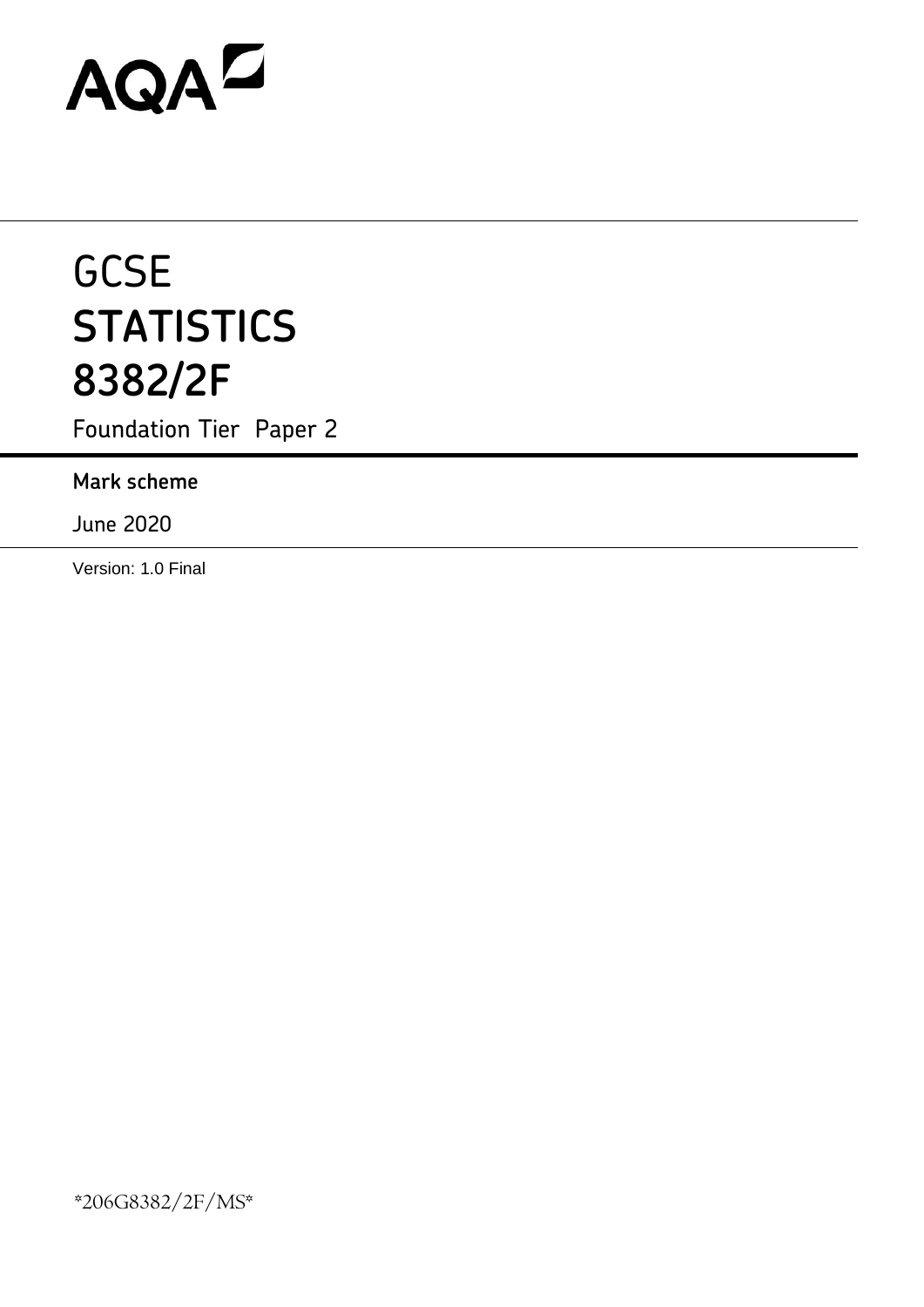Mark schemes are prepared by the Lead Assessment Writer and considered, together with the relevant questions, by a panel of subject teachers. This mark scheme includes any amendments made at the standardisation events which all associates participate in and is the scheme which was used by them in this examination. The standardisation process ensures that the mark scheme covers the students' responses to questions and that every associate understands and applies it in the same correct way. As preparation for standardisation each associate analyses a number of students' scripts. Alternative answers not already covered by the mark scheme are discussed and legislated for. If, after the standardisation process, associates encounter unusual answers which have not been raised they are required to refer these to the Lead Examiner.

It must be stressed that a mark scheme is a working document, in many cases further developed and expanded on the basis of students' reactions to a particular paper. Assumptions about future mark schemes on the basis of one year's document should be avoided; whilst the guiding principles of assessment remain constant, details will change, depending on the content of a particular examination paper.

Further copies of this mark scheme are available from aqa.org.uk

#### **Copyright information**

AQA retains the copyright on all its publications. However, registered schools/colleges for AQA are permitted to copy material from this booklet for their own internal use, with the following important exception: AQA cannot give permission to schools/colleges to photocopy any material that is acknowledged to a third party even for internal use within the centre.

Copyright © 2020 AQA and its licensors. All rights reserved.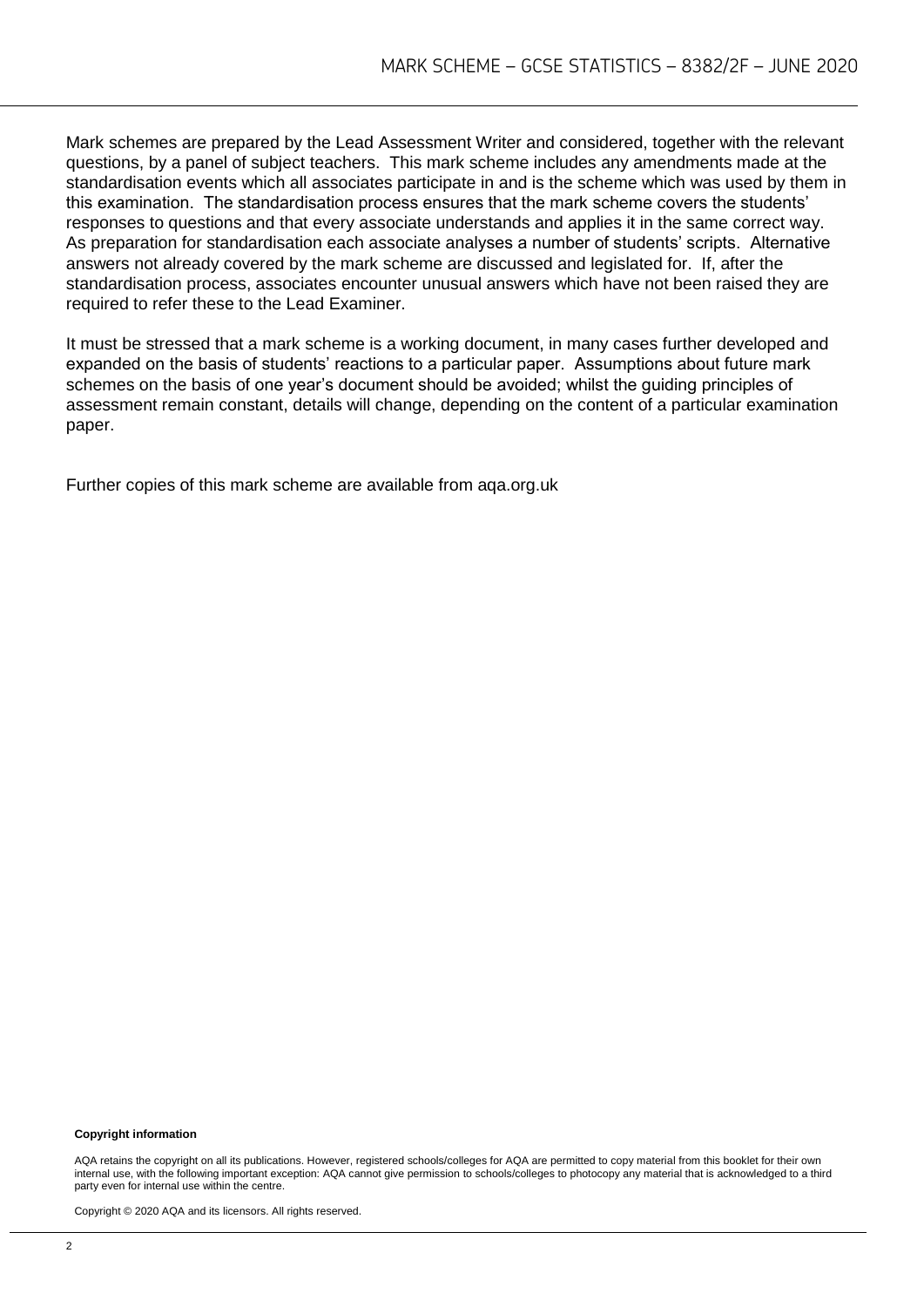# Level of response marking instructions

Level of response mark schemes are broken down into levels, each of which has a descriptor. The descriptor for the level shows the average performance for the level. There are marks in each level.

Before you apply the mark scheme to a student's answer read through the answer and annotate it (as instructed) to show the qualities that are being looked for. You can then apply the mark scheme.

## Step 1 Determine a level

Start at the lowest level of the mark scheme and use it as a ladder to see whether the answer meets the descriptor for that level. The descriptor for the level indicates the different qualities that might be seen in the student's answer for that level. If it meets the lowest level then go to the next one and decide if it meets this level, and so on, until you have a match between the level descriptor and the answer. With practice and familiarity you will find that for better answers you will be able to quickly skip through the lower levels of the mark scheme.

When assigning a level you should look at the overall quality of the answer and not look to pick holes in small and specific parts of the answer where the student has not performed quite as well as the rest. If the answer covers different aspects of different levels of the mark scheme you should use a best fit approach for defining the level and then use the variability of the response to help decide the mark within the level, ie if the response is predominantly level 3 with a small amount of level 4 material it would be placed in level 3 but be awarded a mark near the top of the level because of the level 4 content.

### Step 2 Determine a mark

Once you have assigned a level you need to decide on the mark. The descriptors on how to allocate marks can help with this. The exemplar materials used during standardisation will help. There will be an answer in the standardising materials which will correspond with each level of the mark scheme. This answer will have been awarded a mark by the Lead Examiner. You can compare the student's answer with the example to determine if it is the same standard, better or worse than the example. You can then use this to allocate a mark for the answer based on the Lead Examiner's mark on the example.

You may well need to read back through the answer as you apply the mark scheme to clarify points and assure yourself that the level and the mark are appropriate.

Indicative content in the mark scheme is provided as a guide for examiners. It is not intended to be exhaustive and you must credit other valid points. Students do not have to cover all of the points mentioned in the Indicative content to reach the highest level of the mark scheme.

An answer which contains nothing of relevance to the question must be awarded no marks.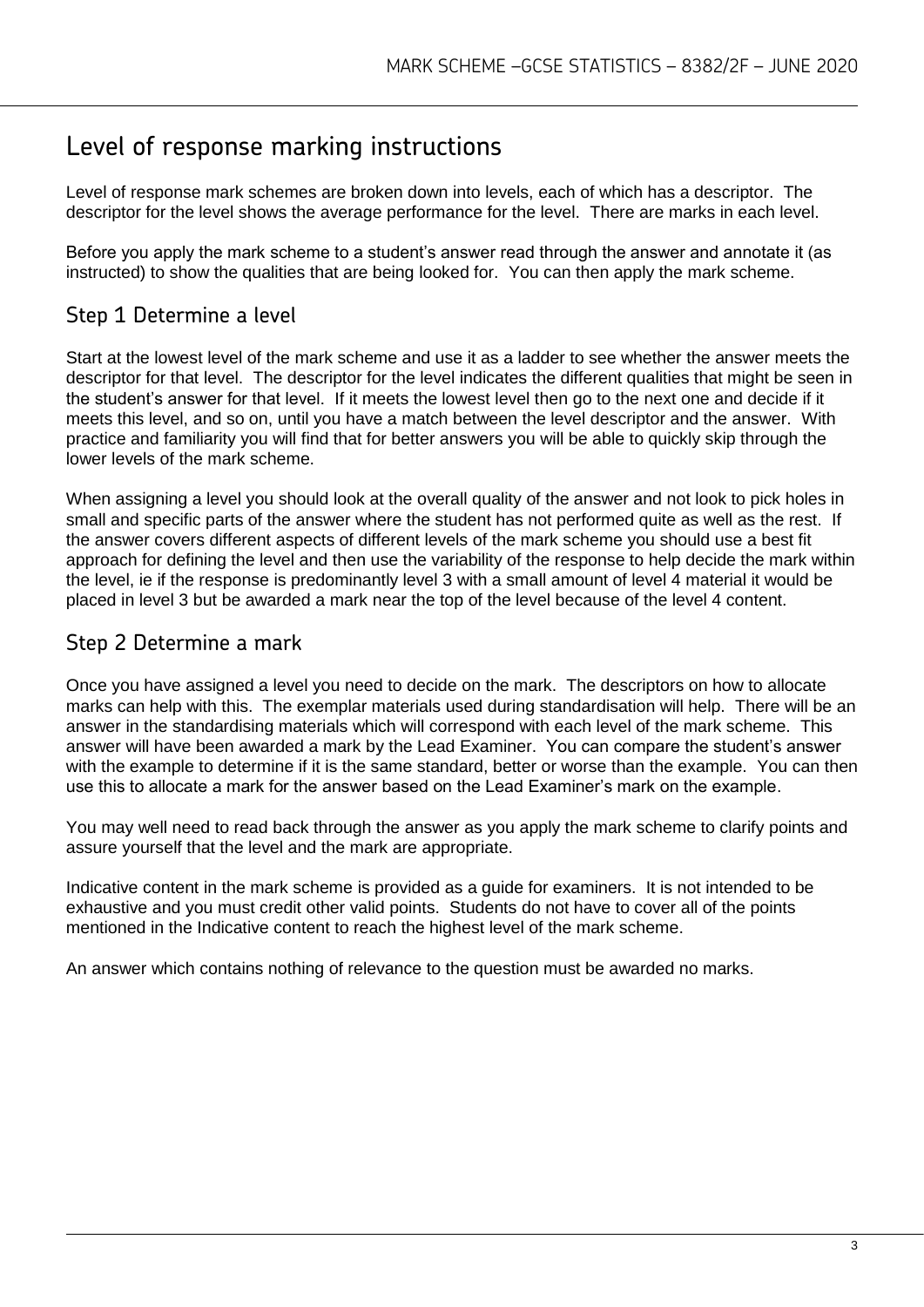| 1            | 0.2                                                                               | B <sub>1</sub> |                                                                        |  |
|--------------|-----------------------------------------------------------------------------------|----------------|------------------------------------------------------------------------|--|
|              |                                                                                   |                |                                                                        |  |
| $\mathbf{2}$ | positive                                                                          | <b>B1</b>      |                                                                        |  |
|              |                                                                                   |                |                                                                        |  |
| $\mathbf{3}$ | 52                                                                                | <b>B1</b>      |                                                                        |  |
|              |                                                                                   |                |                                                                        |  |
| 4            | validity                                                                          | <b>B1</b>      |                                                                        |  |
|              |                                                                                   |                |                                                                        |  |
|              | 3.9 17.9 18.6 18.8 21.4 22.2 23.7<br>26.1 26.8 30.5 32.4                          | M1             | must be correct for first or last 6 but<br>allow one error or omission |  |
|              | 22.2                                                                              | A <sub>1</sub> |                                                                        |  |
| 5(a)         | <b>Additional Guidance</b>                                                        |                |                                                                        |  |
|              | It is sufficient for data to be ordered only up to the 6th, or only from the 6th. |                |                                                                        |  |
|              | A pair of values in the wrong order is one error                                  |                |                                                                        |  |
|              |                                                                                   |                |                                                                        |  |
|              |                                                                                   |                |                                                                        |  |

| 5(b) | $32.4 - 3.9$ | M <sub>1</sub>   | ft their max and min if ordered list<br>seen in (a) has different values |
|------|--------------|------------------|--------------------------------------------------------------------------|
|      | 28.5         | A <sub>1ft</sub> | oe                                                                       |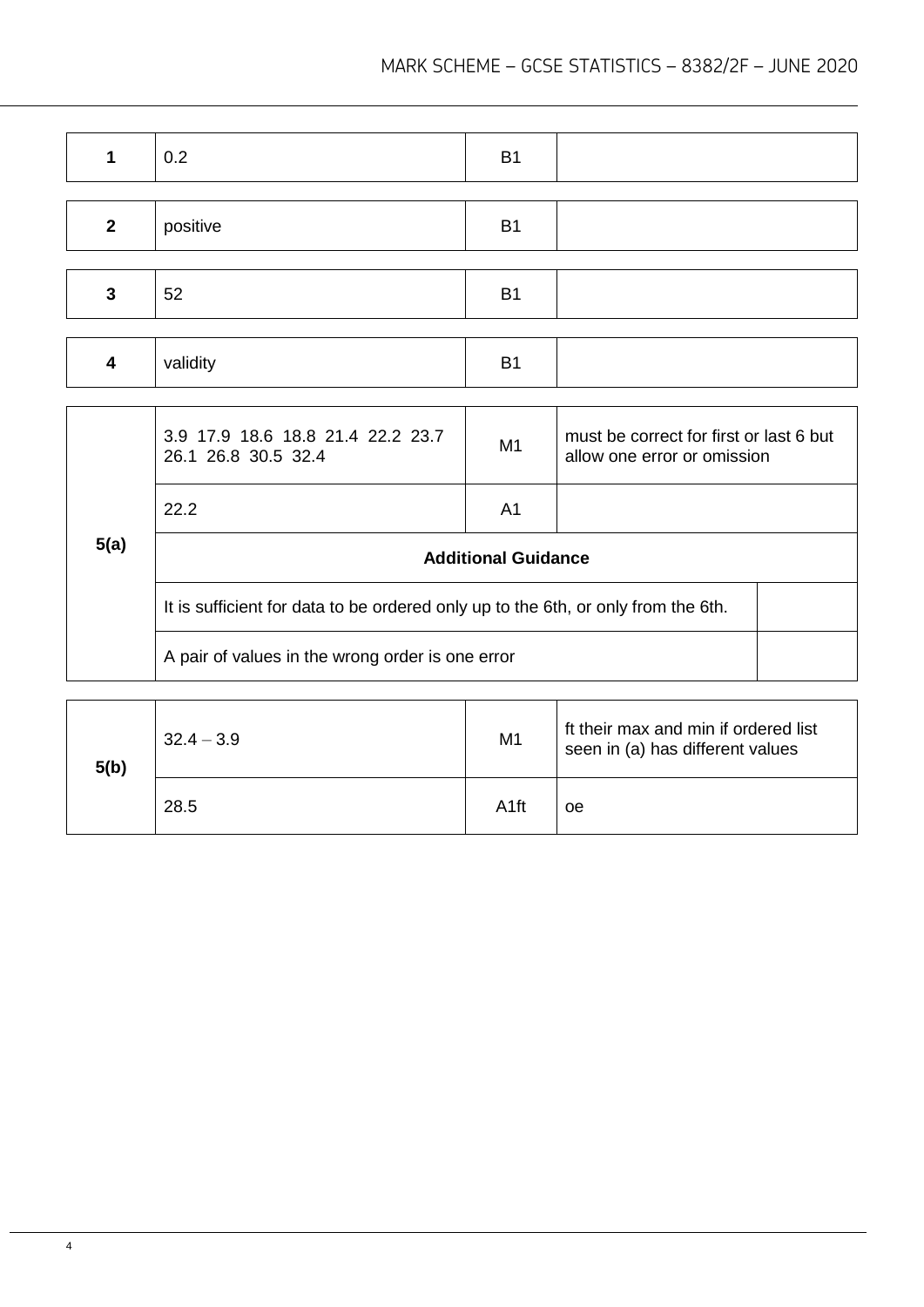| 5(c) | There is a really low/extreme value | <b>B1</b> | oe<br>eg there is an outlier |                |  |
|------|-------------------------------------|-----------|------------------------------|----------------|--|
|      | <b>Additional Guidance</b>          |           |                              |                |  |
|      | 3.9 is different (from the others)  |           |                              | B <sub>1</sub> |  |

| 5(d) | Her median is greater so this is true                                                   | B <sub>1ft</sub> | <sub>oe</sub><br>ft their $5(a)$ |  |  |
|------|-----------------------------------------------------------------------------------------|------------------|----------------------------------|--|--|
|      | This is not true as Asha will reach her<br>limit (at some point)                        | <b>B</b> 1       | <sub>oe</sub>                    |  |  |
|      | <b>Additional Guidance</b>                                                              |                  |                                  |  |  |
|      | It is true because her scores will continue to improve with training.<br>B <sub>0</sub> |                  |                                  |  |  |
|      | It may be true because we don't know what will happen in the future.                    |                  |                                  |  |  |

| 6(b) | Fewer (less) young people smoke<br>than they used to<br>or<br>Smoking amongst 16-24-year-olds<br>has halved in the last 20 years<br>or<br>(Slight) rise in young people smoking<br>in last couple of years                                     | <b>B1</b> | oe |  |  |
|------|------------------------------------------------------------------------------------------------------------------------------------------------------------------------------------------------------------------------------------------------|-----------|----|--|--|
|      | <b>Additional Guidance</b>                                                                                                                                                                                                                     |           |    |  |  |
|      | Condone use of numbers of people rather than percentages at this level<br>Allow a title for the graph instead of a headline<br>Allow a sentence which mentions young people smoking<br>Do not allow incorrect percentages/years from the graph |           |    |  |  |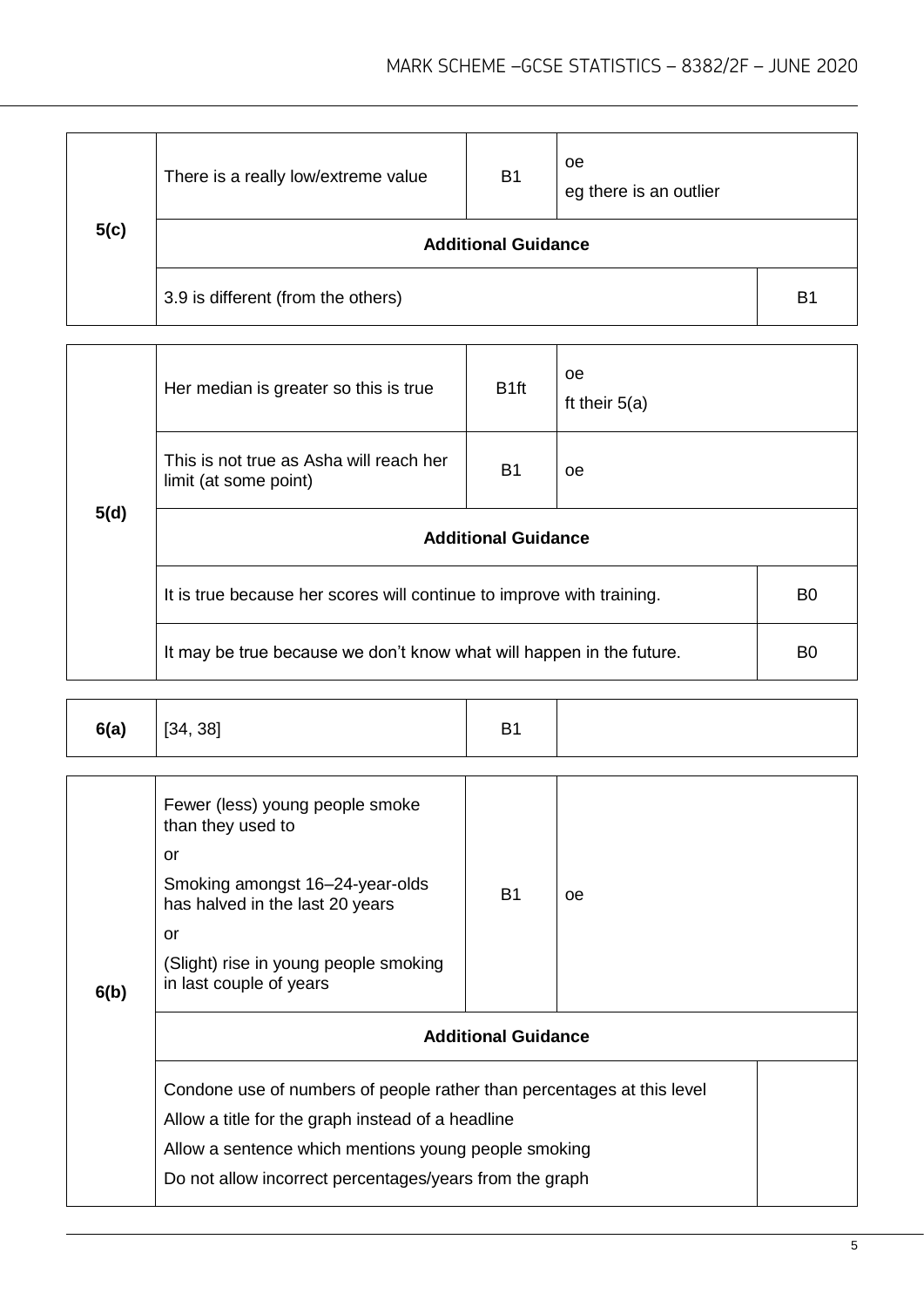| 7(a) | Asking those who it is easy to get<br>hold of | B <sub>1</sub> | 0e<br>eg asking the first $n$ people she sees |  |  |
|------|-----------------------------------------------|----------------|-----------------------------------------------|--|--|
|      | <b>Additional Guidance</b>                    |                |                                               |  |  |
|      | Doing the sample when it suits her            |                |                                               |  |  |

| 7(b) | It is quick to complete    | B <sub>1</sub> | <sub>oe</sub> |  |
|------|----------------------------|----------------|---------------|--|
|      | <b>Additional Guidance</b> |                |               |  |
|      | Accept cheap               |                |               |  |

| 7(c)<br>It is (likely to be) unrepresentative | B <sub>1</sub> | oе<br>eg it will be biased |
|-----------------------------------------------|----------------|----------------------------|
|-----------------------------------------------|----------------|----------------------------|

| 7(d) | "Do you think" instead of "Do you<br>agree" | B <sub>1</sub> | oe |
|------|---------------------------------------------|----------------|----|
|      | Offer a "don't know" option                 | B <sub>1</sub> | oе |

| 8(a)<br>Internet/website/social media | D4 | oe |
|---------------------------------------|----|----|
|---------------------------------------|----|----|

| 8(b)(i) | B <sub>2</sub><br>Correct plotting of all 5 points<br>B1 3 or 4 points correctly plotted |  |  |  |
|---------|------------------------------------------------------------------------------------------|--|--|--|
|         | <b>Additional Guidance</b>                                                               |  |  |  |
|         | Ignore incorrect plots                                                                   |  |  |  |

| 8(b)(ii) | Circles the plot for $(0, 4.2)$ | B <sub>1</sub> | <b>oe</b> |
|----------|---------------------------------|----------------|-----------|
|----------|---------------------------------|----------------|-----------|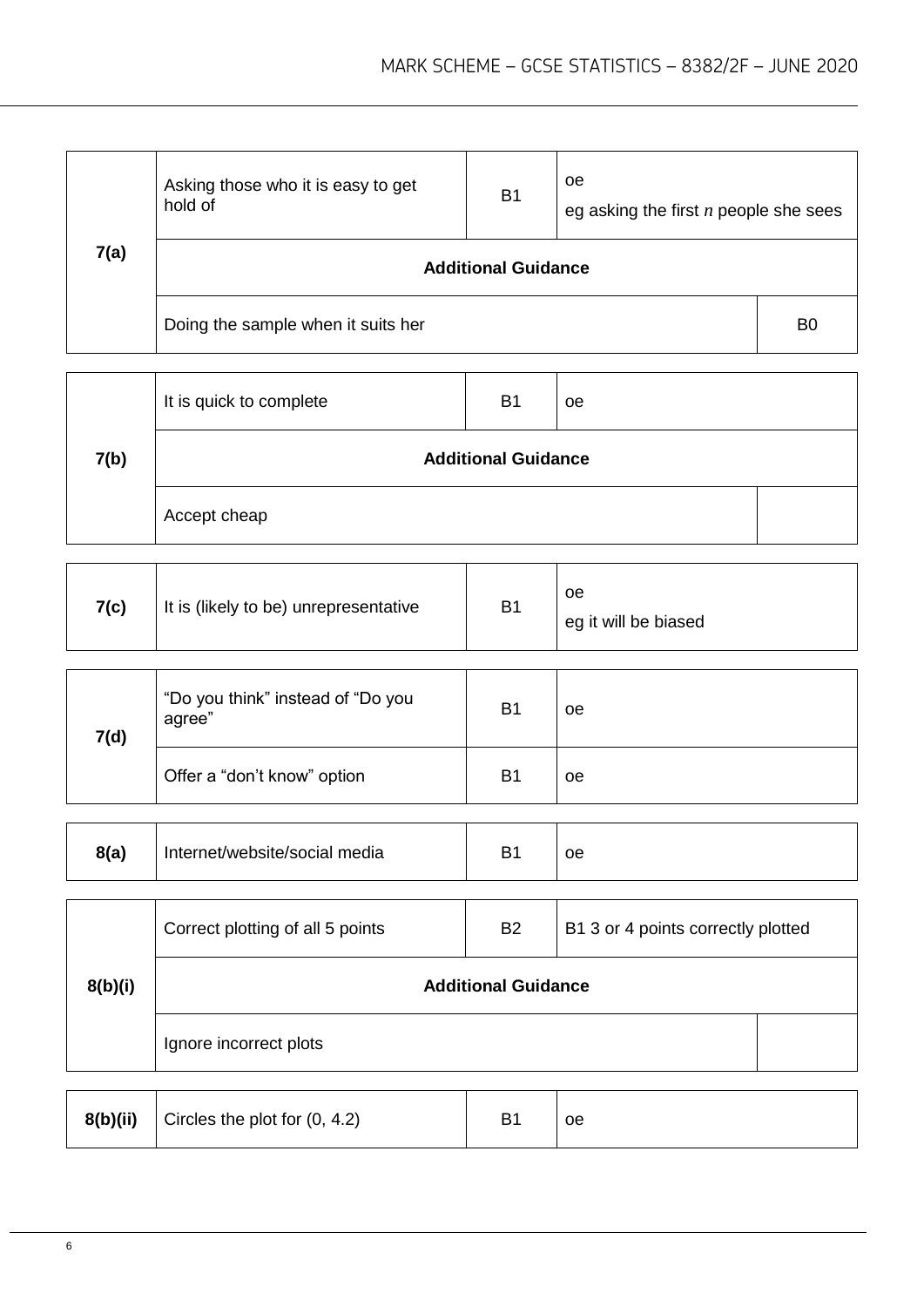|           | Attempts to add up the 9 star ratings<br>and divide by 9 | M1               | allow one error or omission for the 9<br>ratings (eg including the outlier) |        |
|-----------|----------------------------------------------------------|------------------|-----------------------------------------------------------------------------|--------|
|           | $\frac{36}{9} (= 4)$                                     | A <sub>1ft</sub> | ft their answer excluding their outlier<br>in $(b)(ii)$                     |        |
| 8(b)(iii) | <b>Additional Guidance</b>                               |                  |                                                                             |        |
|           | Do not allow calculations for only one table             |                  |                                                                             |        |
|           | $(24, 4.6)$ circled in (ii) and $35.6 \div 9 (= 4)$      |                  |                                                                             | M1A1ft |

|          | Plots (19, 4)                            | <b>B1</b> |                                                       |
|----------|------------------------------------------|-----------|-------------------------------------------------------|
| 8(b)(iv) | Draws a line of best fit through (19, 4) | <b>B1</b> | line must be straight and have a<br>positive gradient |

| 8(b)(v)<br>$\vert$ [3.6, 4.0] | B <sub>1ft</sub> | If their straight, line of best fit with<br>positive gradient |
|-------------------------------|------------------|---------------------------------------------------------------|
|-------------------------------|------------------|---------------------------------------------------------------|

|      | The correlation is not (as high as) 0.99                      | B <sub>1</sub> |  |
|------|---------------------------------------------------------------|----------------|--|
| 8(c) | His suggestion is correct as there is<br>positive correlation | B <sub>1</sub> |  |

| 9(a) | 40.43 | D <sub>4</sub><br>ו ס |  |
|------|-------|-----------------------|--|
|------|-------|-----------------------|--|

| 9(b)     | It increases (slightly) | <b>B1</b> | <sub>oe</sub> |
|----------|-------------------------|-----------|---------------|
|          |                         |           |               |
| 9(c)(i)  | Very High               | <b>B1</b> |               |
|          |                         |           |               |
| 9(c)(ii) | Low                     | <b>B1</b> |               |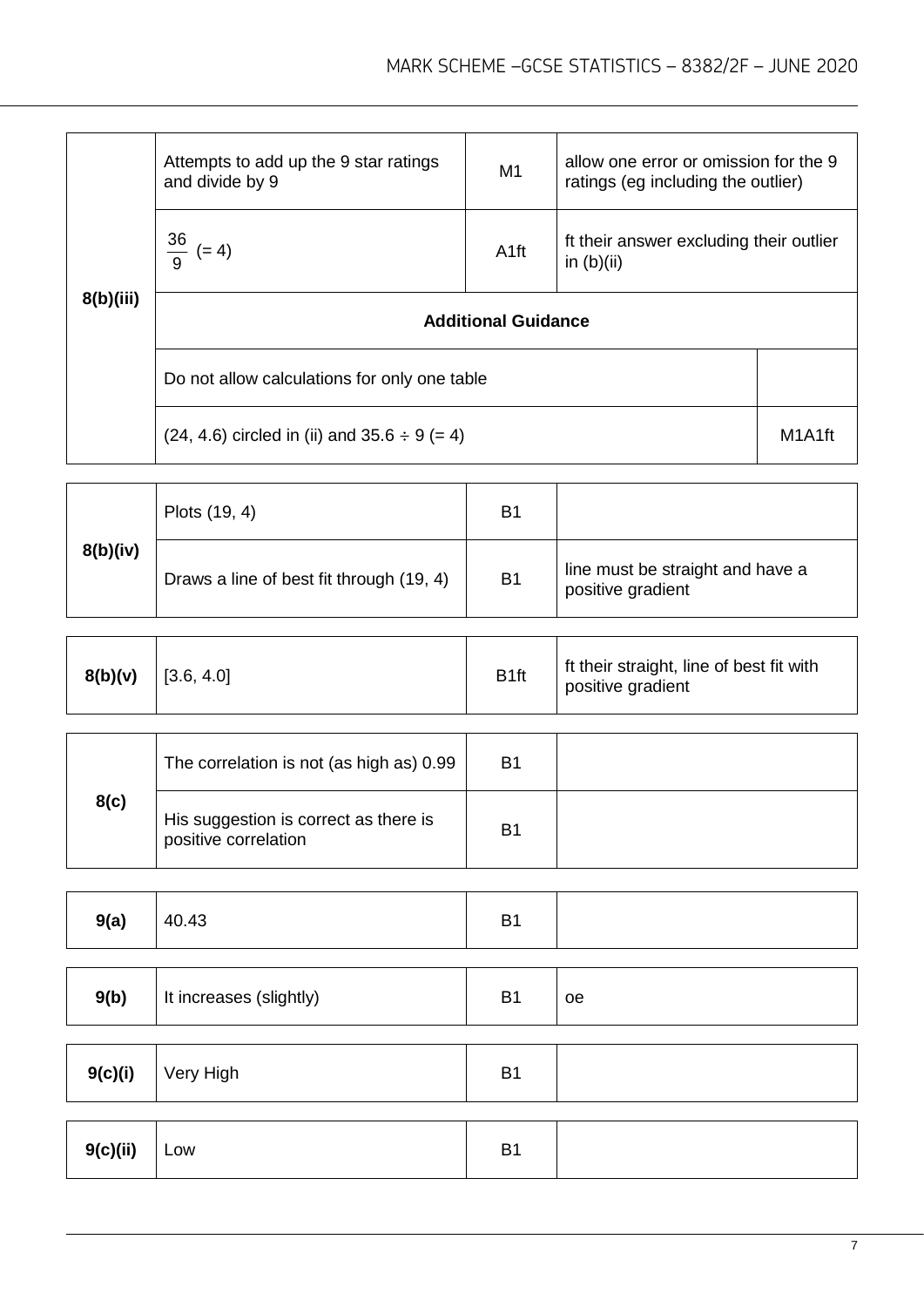| 10(a) | 0.25               | B <sub>1</sub> | 0e                       |
|-------|--------------------|----------------|--------------------------|
|       | $0.25 \times 0.25$ | M <sub>1</sub> | 0e                       |
| 10(b) | 0.0625             | A1ft           | ft their $0.25$ in $(a)$ |

|       | <b>Alternative method 1</b>                                                                   |                  |                                                  |  |
|-------|-----------------------------------------------------------------------------------------------|------------------|--------------------------------------------------|--|
|       | Lists at least 10 of the 16 possible<br>pairs of drinks in a list or table                    | M1               | accept ticks or crosses if in a<br>two-way table |  |
|       | $rac{3}{4}$                                                                                   | A <sub>1</sub>   | oe                                               |  |
|       | <b>Alternative method 2</b>                                                                   |                  |                                                  |  |
|       | 1st customer can have any drink and<br>2nd customer must have a different<br>drink to the 1st | M <sub>1</sub>   | $\frac{4}{4} \times \frac{3}{4}$                 |  |
| 10(c) | $rac{3}{4}$                                                                                   | A <sub>1</sub>   | oe                                               |  |
|       | <b>Alternative method 3</b>                                                                   |                  |                                                  |  |
|       | 1 – 4 × their $\frac{1}{16}$                                                                  | M <sub>1</sub>   | ft their $10(b)$                                 |  |
|       | $rac{3}{4}$                                                                                   | A <sub>1ft</sub> | oe<br>ft their $10(b)$                           |  |
|       | <b>Additional Guidance</b>                                                                    |                  |                                                  |  |
|       | Accept any clear indication of drinks eg T C O B                                              |                  |                                                  |  |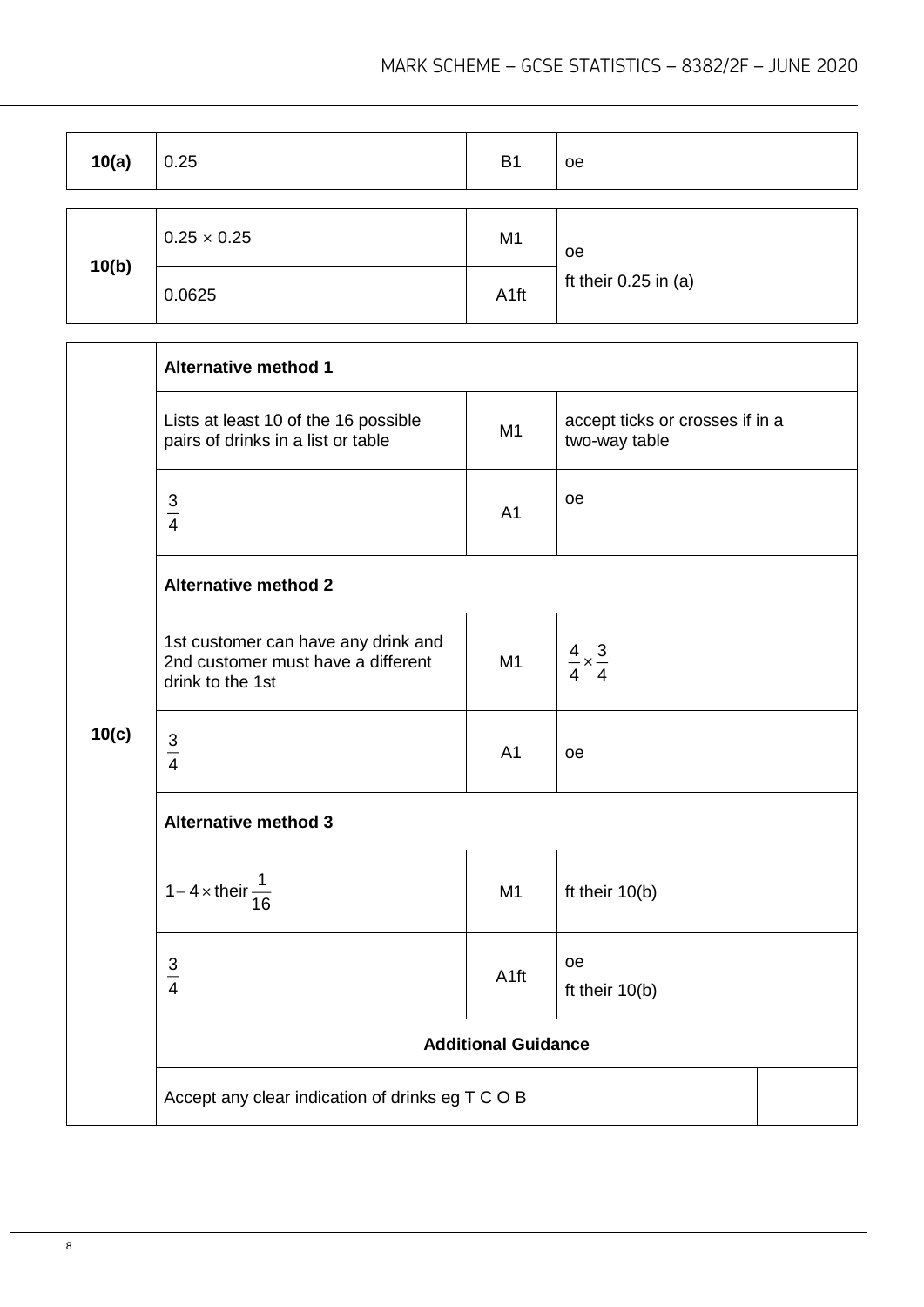| 10(d)(i) | Numbers nowhere near equal (20 of<br>each) | <b>B1</b> | oe<br>eg comparison of theoretical and<br>experimental probabilities (values to<br>be in comparable format) |  |
|----------|--------------------------------------------|-----------|-------------------------------------------------------------------------------------------------------------|--|
|          | <b>Additional Guidance</b>                 |           |                                                                                                             |  |
|          | They are not all the same/all 20           |           |                                                                                                             |  |

|           | Using one day is not representative (of<br>the rest of the year)<br>oe<br><b>B1</b><br>or<br>eg (that day) may not be typical<br>Referencing that the weather may<br>impact sales |  |  |                |  |
|-----------|-----------------------------------------------------------------------------------------------------------------------------------------------------------------------------------|--|--|----------------|--|
| 10(d)(ii) | <b>Additional Guidance</b>                                                                                                                                                        |  |  |                |  |
|           | She hasn't got enough data to make a judgement                                                                                                                                    |  |  |                |  |
|           | Reference to more customers affecting the sales figures (on the same day)                                                                                                         |  |  |                |  |
|           | Reference to another day where she may sell equal numbers of drinks                                                                                                               |  |  | B <sub>0</sub> |  |

|       | You know no-one chose wind<br>or<br>You know wind was an option                                    | B <sub>1</sub> | oe |
|-------|----------------------------------------------------------------------------------------------------|----------------|----|
| 11(a) | You know the frequencies immediately<br>or<br>You can work out the total number of<br>people asked | B <sub>1</sub> | oe |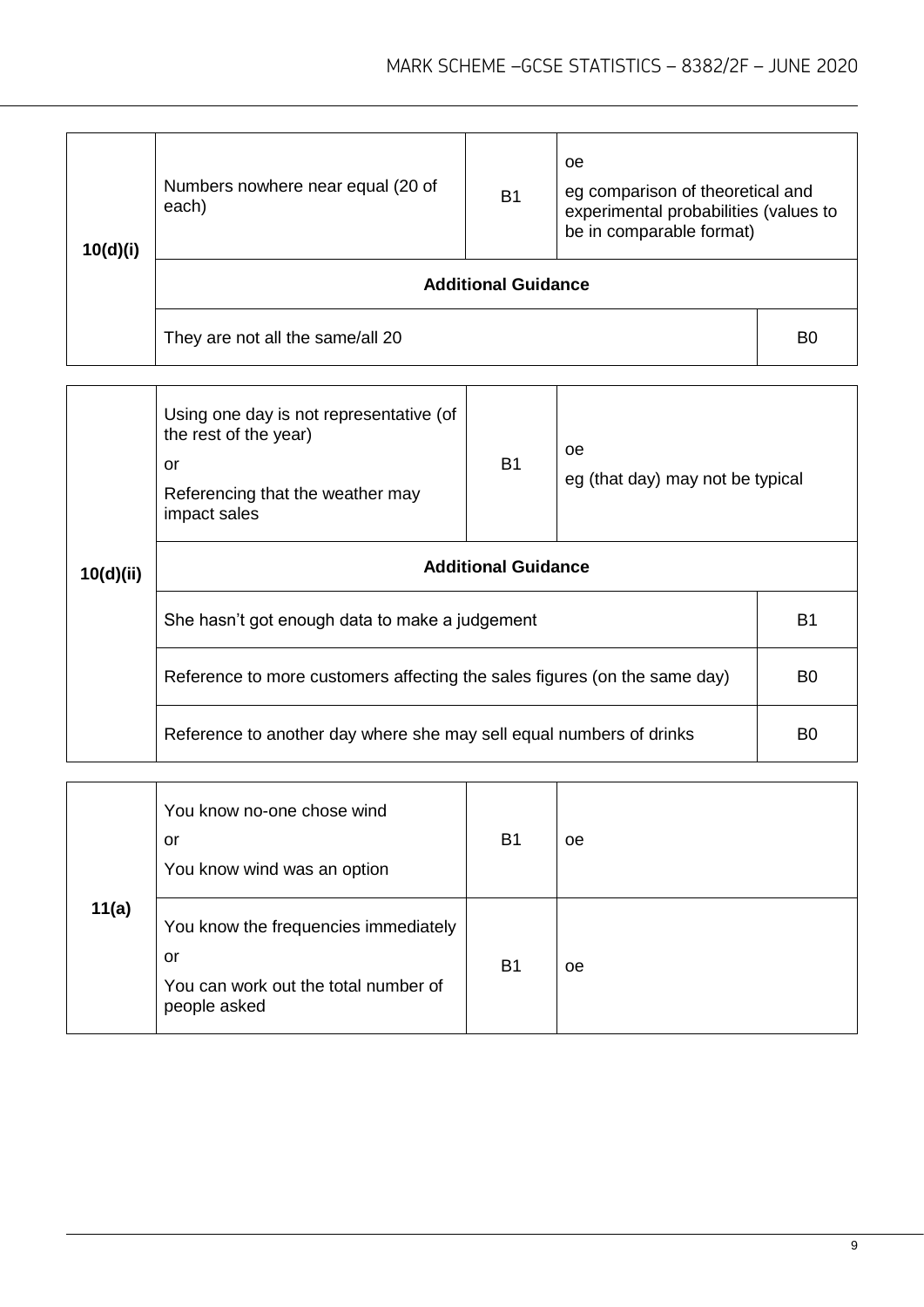| 11(b) | $\frac{3}{30}$ or 360 ÷ 30 or 12                                        | M <sub>1</sub>             |                                                                                                                                                 | <b>oe</b>                                                                                                                        |  |
|-------|-------------------------------------------------------------------------|----------------------------|-------------------------------------------------------------------------------------------------------------------------------------------------|----------------------------------------------------------------------------------------------------------------------------------|--|
|       | $\frac{3}{30}$ × 360 ( = 36) or 12 × 3 ( = 36)                          | A <sub>1</sub>             |                                                                                                                                                 | <b>oe</b>                                                                                                                        |  |
|       | New frequencies of<br>$Sun = 18$<br><b>or</b><br>$Show = 9$             | <b>B1</b>                  |                                                                                                                                                 | May be implied by 216( $\degree$ ) or 108( $\degree$ )                                                                           |  |
|       | $30 - ($ their 18 + their 9 + 1) (= 2)<br>for 'Other'                   | M1                         |                                                                                                                                                 |                                                                                                                                  |  |
| 11(c) | Correct method to calculate at least<br>one angle for their frequencies | M1                         |                                                                                                                                                 | angles 216( $\degree$ ), 108( $\degree$ ), 12( $\degree$ ) and 24( $\degree$ )<br>for sun, snow, windy and other<br>respectively |  |
|       | One of their angles drawn correctly                                     | M1                         | ft their angles as long as they total 360°<br>in their working or follow through from<br>their new frequencies for sun, snow,<br>windy or other |                                                                                                                                  |  |
|       | Fully correct and labelled pie chart                                    | A <sub>1</sub>             |                                                                                                                                                 |                                                                                                                                  |  |
|       |                                                                         | <b>Additional Guidance</b> |                                                                                                                                                 |                                                                                                                                  |  |
|       | Fully correct pie chart with labels                                     |                            |                                                                                                                                                 | B1M1M1M1A1                                                                                                                       |  |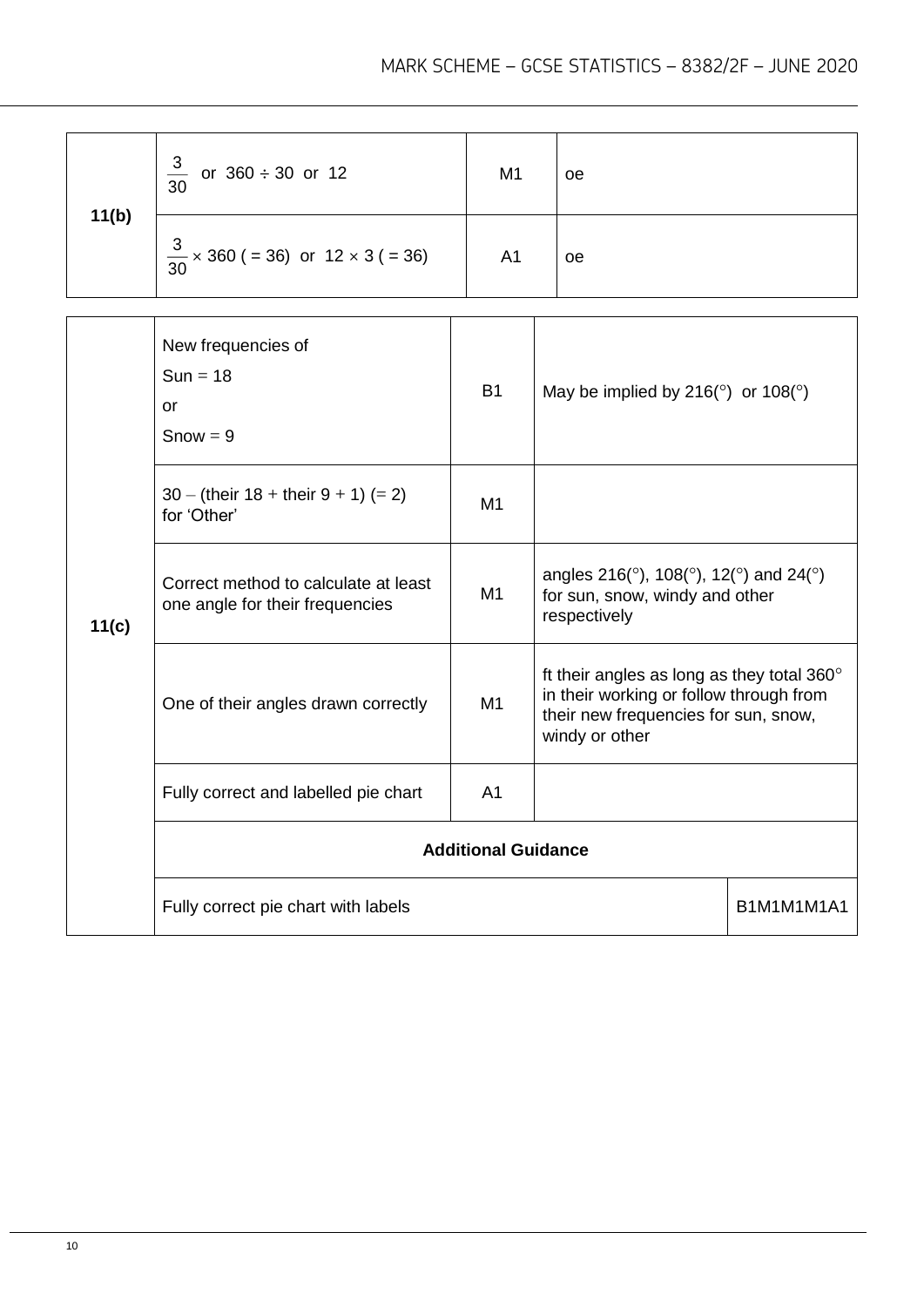| 12(a)(i) | Orders the data correctly<br>6 7 8 8 8 9 9 10 10 13 16 | M <sub>1</sub>     | allow one error or omission                                            |
|----------|--------------------------------------------------------|--------------------|------------------------------------------------------------------------|
|          | Upper Quartile $=$ 10<br>or<br>Lower Quartile = $8$    | M <sub>1</sub> dep | either correct<br>can be identified on ordered list<br>without naming. |
|          | $10 - 8 (= 2)$                                         | A1                 | with no errors seen                                                    |

|           | Ravi is wrong – the interquartile range<br>will not measure difficulty | <b>B1</b> | oe |  |  |
|-----------|------------------------------------------------------------------------|-----------|----|--|--|
|           | <b>Additional Guidance</b>                                             |           |    |  |  |
| 12(a)(ii) | No and the length of the words are just more varied                    |           |    |  |  |
|           | No and IQR is a measure of spread, not difficulty                      |           |    |  |  |
|           | No and IQR is a measure of spread (not in context)                     |           |    |  |  |

| 12(b)(ii) | frequency<br>and<br>(length of) time (to read book) (in<br>seconds) | <b>B2</b> | B1 either correct |  |  |
|-----------|---------------------------------------------------------------------|-----------|-------------------|--|--|
|           | <b>Additional Guidance</b>                                          |           |                   |  |  |
|           | labels must be on correct axes                                      |           |                   |  |  |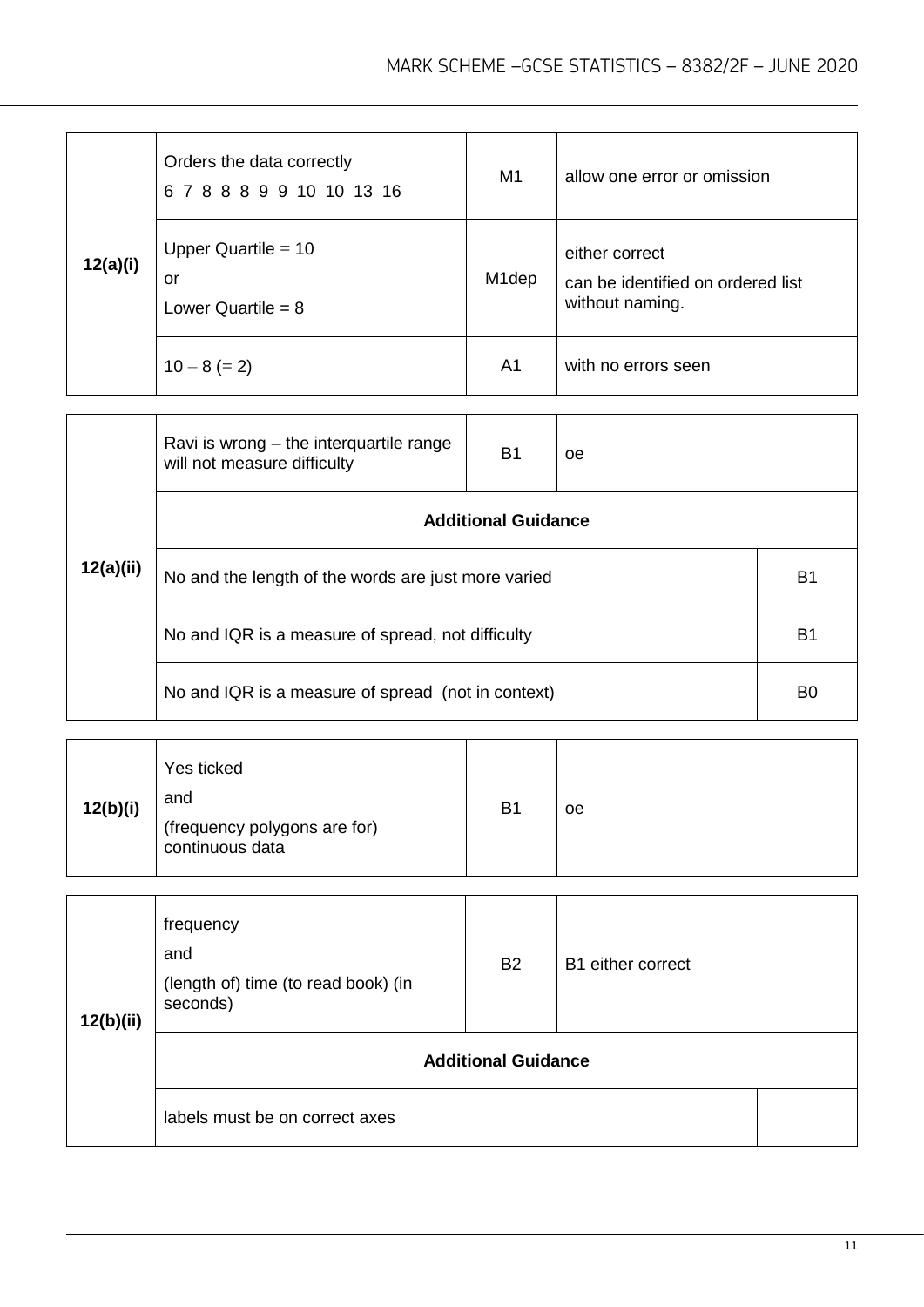| 12(b)(iii) | $4$ to $6$                 | <b>B1</b> | accept any intention |                |
|------------|----------------------------|-----------|----------------------|----------------|
|            | <b>Additional Guidance</b> |           |                      |                |
|            | 5                          |           |                      | B <sub>0</sub> |

| 12(c)(i) | Plots at correct heights<br>6, 18, 16, 8, (0)                     | <b>B1</b> | condone bars |  |  |
|----------|-------------------------------------------------------------------|-----------|--------------|--|--|
|          | Plots at correct midpoints and joined<br>with straight lines      | <b>B1</b> |              |  |  |
|          | <b>Additional Guidance</b>                                        |           |              |  |  |
|          | Ignore labels<br>Ignore any lines drawn after first and last plot |           |              |  |  |

|           | Second book was quicker to read on<br>average              | B <sub>1</sub> | <b>oe</b> |
|-----------|------------------------------------------------------------|----------------|-----------|
| 12(c)(ii) | Second book had more consistent<br>times to read sentences | B <sub>1</sub> | <b>oe</b> |

| 13(a) | 20-39 years | $\mathbf{D}$<br>ٮ |  |
|-------|-------------|-------------------|--|
|-------|-------------|-------------------|--|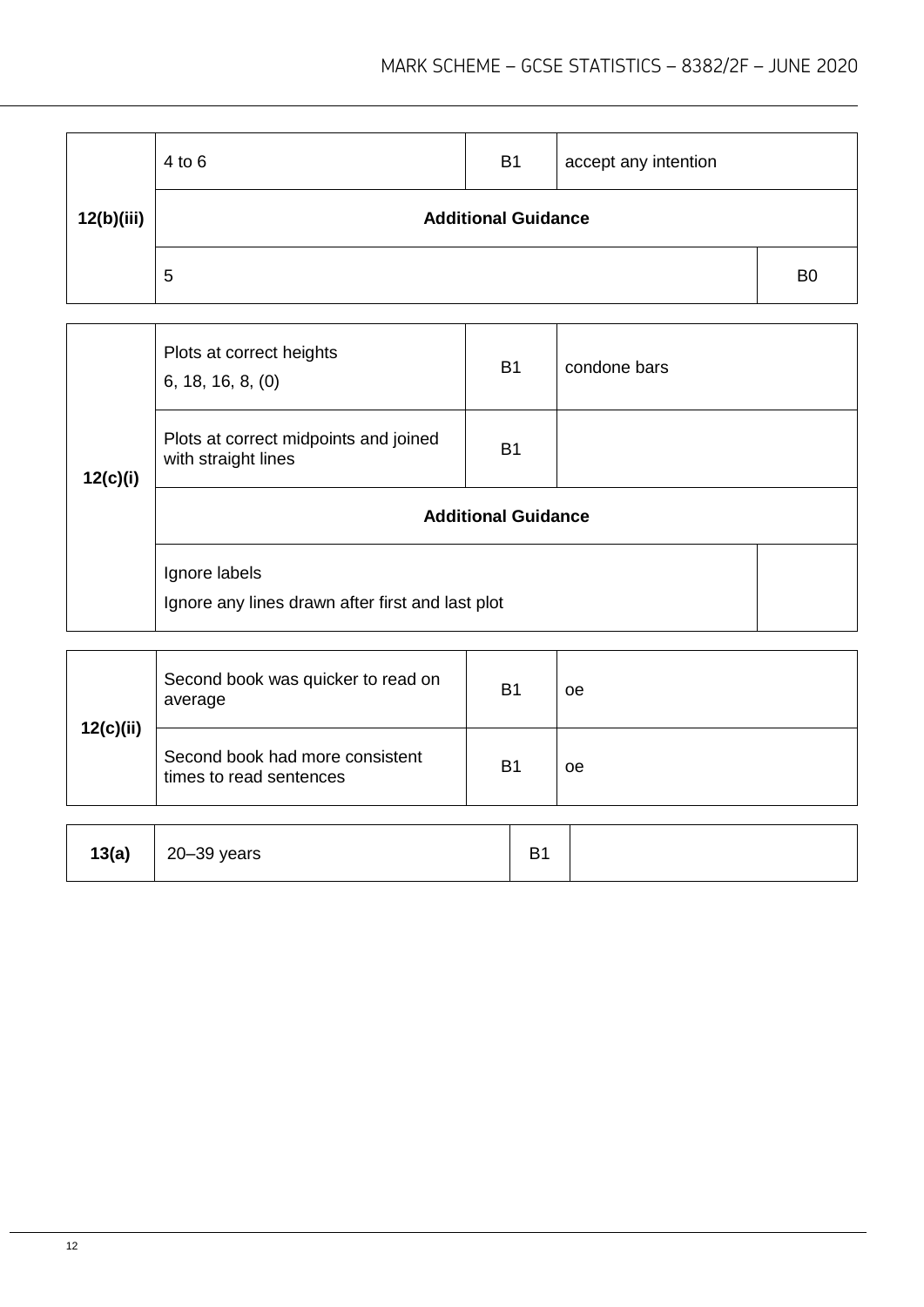|       | Cannot tell with explanation, eg<br>The diagram does not show the oldest ages in<br>each region<br>The diagram (only) shows the modal ages<br>Region J has oldest modal age but that does<br>not mean the oldest house is in region J | <b>B1</b>      |  |                |
|-------|---------------------------------------------------------------------------------------------------------------------------------------------------------------------------------------------------------------------------------------|----------------|--|----------------|
|       | <b>Additional Guidance</b>                                                                                                                                                                                                            |                |  |                |
| 13(b) | The oldest house could be in any of the regions                                                                                                                                                                                       | <b>B1</b>      |  |                |
|       | The diagram shows the modal ages so the region with the oldest house may<br>have more newer buildings                                                                                                                                 | <b>B1</b>      |  |                |
|       | Just because region J has the most 60+ houses does not mean that other<br>houses are not 60+                                                                                                                                          |                |  | B <sub>0</sub> |
|       | Although region J has the highest modal age, the building may not have<br>been built in 1847                                                                                                                                          | B <sub>0</sub> |  |                |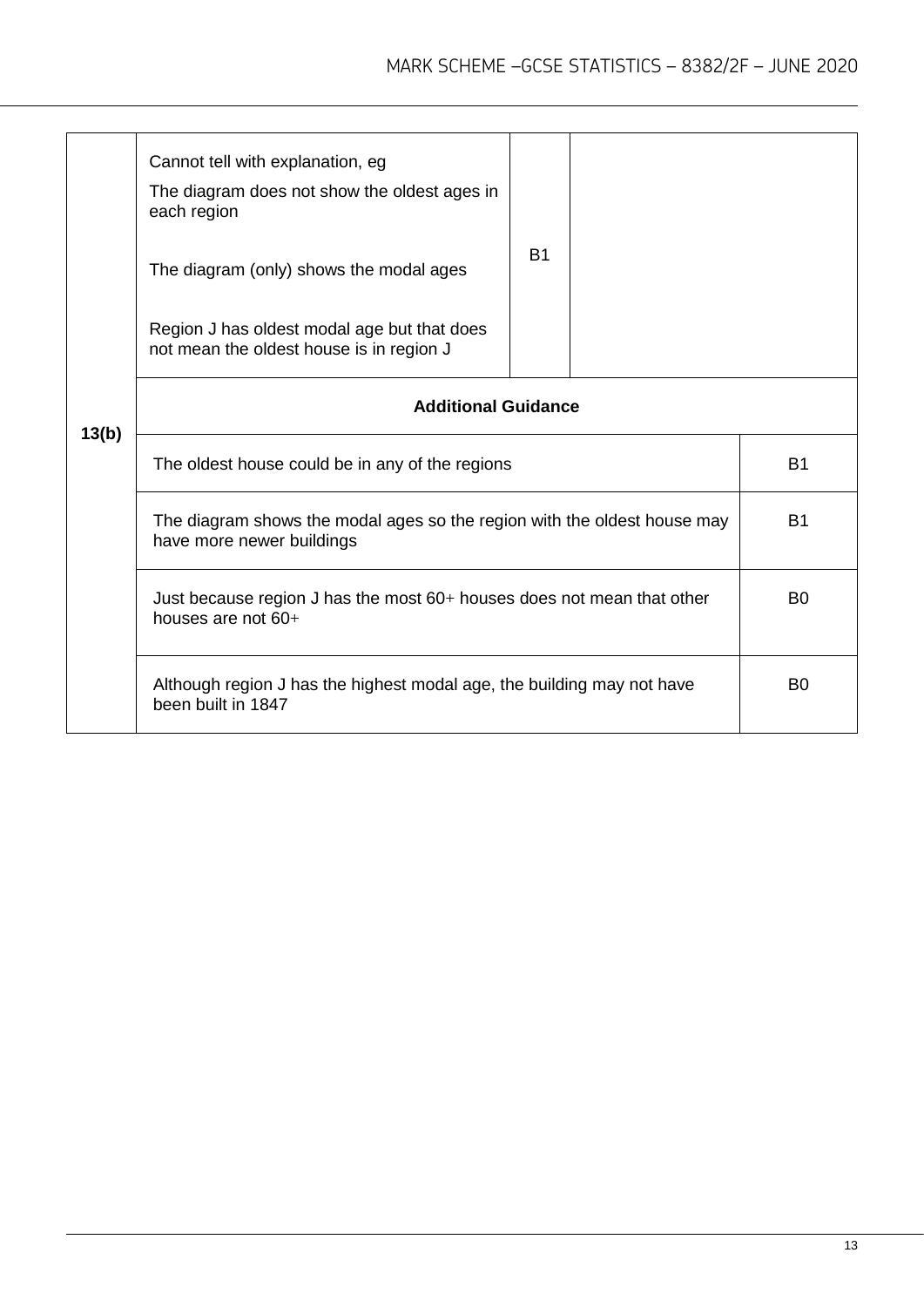|       | Buildings in the village are generally/tend to be<br>older than buildings in the town                       | the buildings in the village are older<br>the modal age of buildings in the<br>village is older than in the town |  |           |
|-------|-------------------------------------------------------------------------------------------------------------|------------------------------------------------------------------------------------------------------------------|--|-----------|
|       | <b>Additional Guidance</b>                                                                                  |                                                                                                                  |  |           |
|       | Cannot score B1 with one correct statement and one incorrect statement                                      |                                                                                                                  |  |           |
|       | The village has more regions which have a modal age of 60+ years                                            |                                                                                                                  |  | <b>B1</b> |
| 13(c) | The town has a bigger variety of different aged buildings                                                   | B <sub>0</sub>                                                                                                   |  |           |
|       | The village has fewer new houses                                                                            | B <sub>0</sub>                                                                                                   |  |           |
|       | The town has a smaller proportion of old houses                                                             | B <sub>0</sub>                                                                                                   |  |           |
|       | The town has less old(er) houses [may not be true as the town is likely to<br>have more buildings in total] | B <sub>0</sub>                                                                                                   |  |           |
|       | The ages of buildings in the village are older than in the town                                             | B <sub>0</sub>                                                                                                   |  |           |
|       | The village has no areas where there are lots of new houses                                                 | B <sub>0</sub>                                                                                                   |  |           |
|       | The majority of the houses in the village are over 40 years old whereas in<br>the town it is lower          | B <sub>0</sub>                                                                                                   |  |           |
|       | The village has more older buildings                                                                        | B <sub>0</sub>                                                                                                   |  |           |
|       | Reference to people rather than buildings                                                                   | B <sub>0</sub>                                                                                                   |  |           |
|       | Reference to both places as villages or both places as towns                                                | B <sub>0</sub>                                                                                                   |  |           |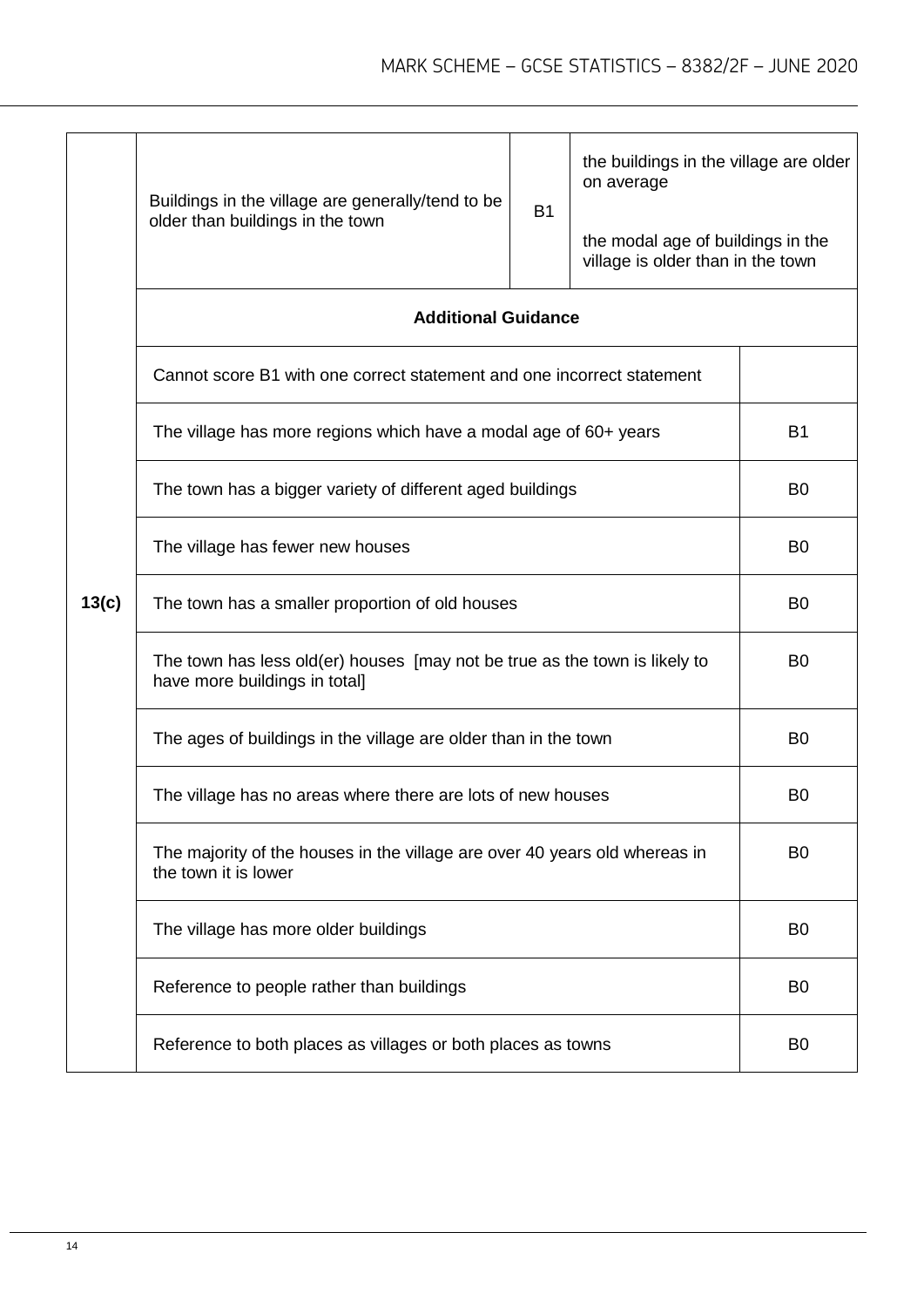|          | Females (aged 14–15) eat more (fruit and<br>vegetables) on average (than males) (aged<br>$14 - 15$                                       | B1                          | 0e |  |  |
|----------|------------------------------------------------------------------------------------------------------------------------------------------|-----------------------------|----|--|--|
|          | <b>Additional Guidance</b>                                                                                                               |                             |    |  |  |
| 14(a)(i) | Females eat on average 0.3 more (portions of fruit and vegetables)<br>Females eat on average 0.2 more (portions of fruit and vegetables) |                             |    |  |  |
|          | Males eat less portions than females                                                                                                     |                             |    |  |  |
|          | The mean amount of fruit and vegetables eaten by females is larger<br>The mean for females is larger                                     | <b>B1</b><br>B <sub>0</sub> |    |  |  |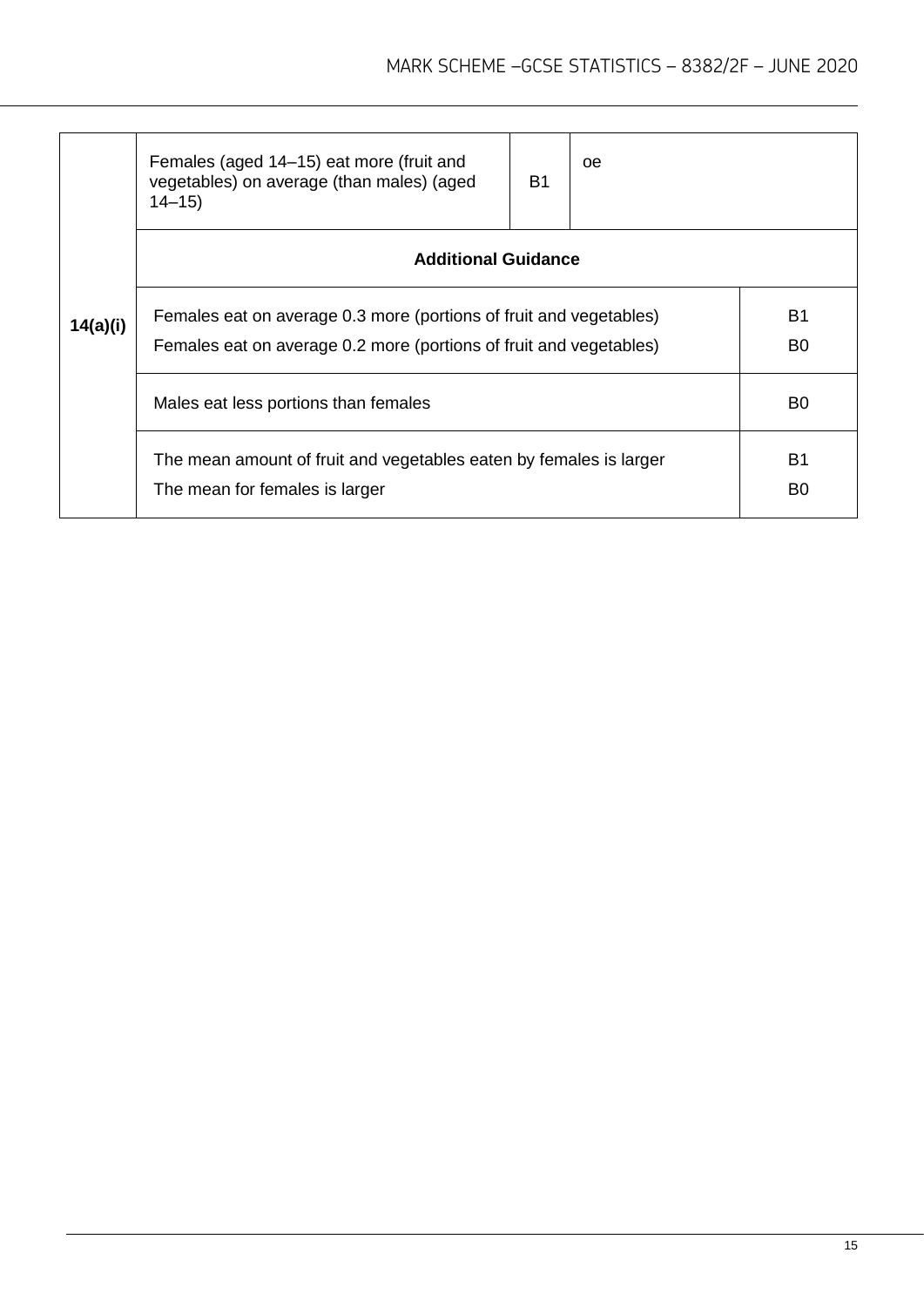|           | Award B2 for two correct comparisons of the<br>number of portions of fruit and vegetables<br>eaten by adults, eg<br>Adults aged 65-74 eat the most fruit and veg<br>(for both females and males) | <b>B2</b>      | <sub>oe</sub><br>award B1 for one correct<br>comparison of the number of<br>portions of fruit and vegetables<br>eaten by adults |                |  |
|-----------|--------------------------------------------------------------------------------------------------------------------------------------------------------------------------------------------------|----------------|---------------------------------------------------------------------------------------------------------------------------------|----------------|--|
|           | Males aged 16–24 years eat the least fruit and<br>vegetables                                                                                                                                     |                |                                                                                                                                 |                |  |
|           | Males aged 45–54 eat less than males aged<br>$35 - 44$                                                                                                                                           |                |                                                                                                                                 |                |  |
|           | <b>Additional Guidance</b>                                                                                                                                                                       |                |                                                                                                                                 |                |  |
|           | Ignore any reference to the Children's table                                                                                                                                                     |                |                                                                                                                                 |                |  |
|           | Allow any comparison statement in context to score B1 unless their other<br>comparison contradicts it.                                                                                           |                |                                                                                                                                 |                |  |
| 14(a)(ii) | eg Adults aged 65-74 eat the most fruit and veg. Adults aged 35-44 eat the<br>most fruit and veg.                                                                                                | B <sub>0</sub> |                                                                                                                                 |                |  |
|           | Adults aged 16-24 years eat the least fruit and vegetables                                                                                                                                       |                |                                                                                                                                 |                |  |
|           | Young adults and the very old eat less (fruit and vegetables)                                                                                                                                    | <b>B1</b>      |                                                                                                                                 |                |  |
|           | Adults aged 16-24 eat a lower amount of fruit and vegetables than the<br>average amount eaten by adults of all ages                                                                              |                |                                                                                                                                 |                |  |
|           | Females (tend to) eat more vegetables than males (except in the 65+<br>age group)                                                                                                                | <b>B1</b>      |                                                                                                                                 |                |  |
|           | Females eat more fruit and vegetables than males (not true for 75+ age<br>group)                                                                                                                 | B <sub>0</sub> |                                                                                                                                 |                |  |
|           | Adults aged 25+ stay close to the mean of 3.5 (too vague)<br>B <sub>0</sub>                                                                                                                      |                |                                                                                                                                 |                |  |
|           | More females eat fruit than males                                                                                                                                                                |                |                                                                                                                                 | B <sub>0</sub> |  |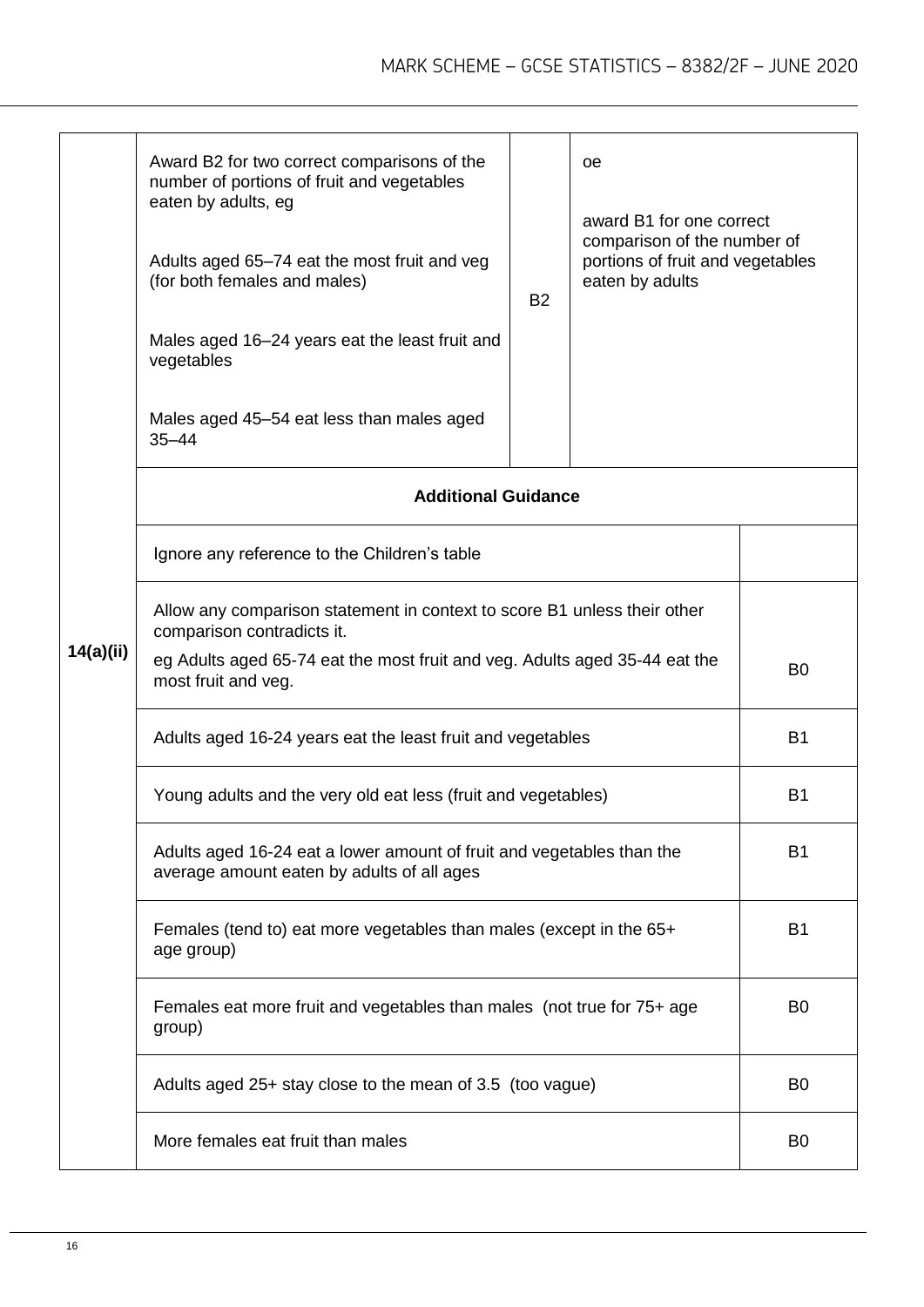|       | To make sure that the proportions of males<br>and females in the sample match the<br>proportions in the population. | <b>B1</b>      | 0e |  |  |
|-------|---------------------------------------------------------------------------------------------------------------------|----------------|----|--|--|
|       | <b>Additional Guidance</b>                                                                                          |                |    |  |  |
| 14(b) | The health survey suggests there is a difference between genders                                                    | <b>B1</b>      |    |  |  |
|       | To ensure that males and females are fairly represented                                                             | <b>B1</b>      |    |  |  |
|       | Males and females differ in the amount of fruit and vegetables they eat                                             | <b>B1</b>      |    |  |  |
|       | The numbers of males and females are not close to being equal                                                       | <b>B1</b>      |    |  |  |
|       | There are more females than males                                                                                   | <b>B1</b>      |    |  |  |
|       | Her sample will be (more) representative of the year group                                                          | <b>B1</b>      |    |  |  |
|       | Her sample will be (more) representative of the population                                                          | <b>B1</b>      |    |  |  |
|       | So that there is an even/equal amount of males and females                                                          | B <sub>0</sub> |    |  |  |
|       | To get more accurate results                                                                                        | B <sub>0</sub> |    |  |  |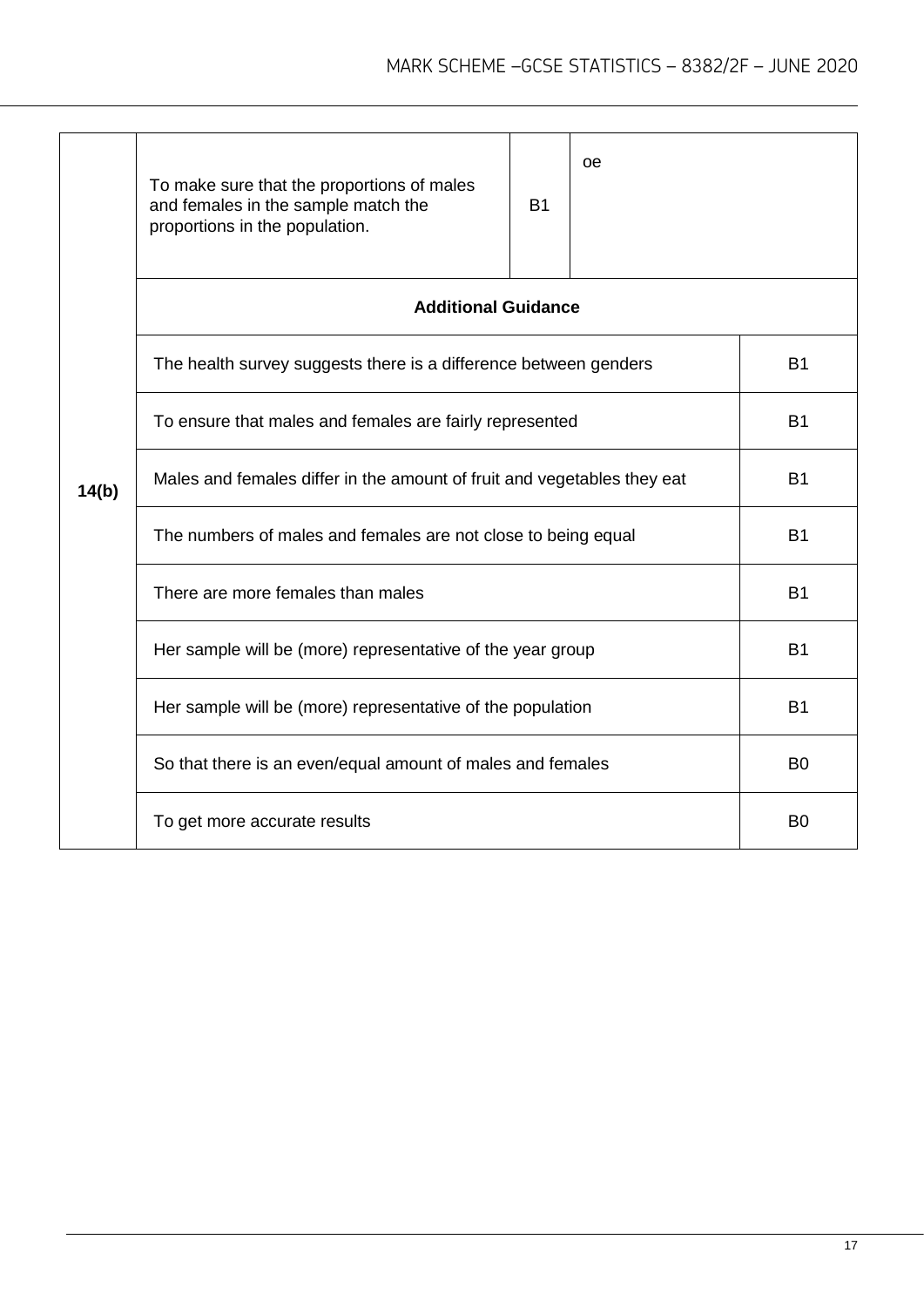| 14(c) | $\frac{99}{99+121}$ $\left(=\frac{99}{220}\right)$ or 0.45<br>or<br>$\frac{40}{99+121}$ $\left(=\frac{40}{220}\right)$ or $\frac{2}{11}$<br>or<br>$\frac{99+121}{40}$ $\left(=\frac{220}{40}\right)$ or $\frac{11}{2}$ | M1             | oe |                |  |
|-------|------------------------------------------------------------------------------------------------------------------------------------------------------------------------------------------------------------------------|----------------|----|----------------|--|
|       | $\frac{99}{99+121}$ × 40 and 18<br>or<br>$\frac{40}{99+121}$ × 99 and 18<br>or<br>99 ÷ $\frac{99+121}{40}$ and 18                                                                                                      | A <sub>1</sub> |    |                |  |
|       | <b>Additional Guidance</b>                                                                                                                                                                                             |                |    |                |  |
|       | May also calculate how many females selected and use this to show the<br>number of males selected is 18<br>eg                                                                                                          |                |    |                |  |
|       | $\frac{121}{99+121}$ (× 40)                                                                                                                                                                                            |                |    | M <sub>1</sub> |  |
|       | $40 - \frac{121}{99 + 121} \times 40$ and 18                                                                                                                                                                           |                |    | A <sub>1</sub> |  |
|       | May also work from 18 to show that there are 99 males in the year group                                                                                                                                                |                |    |                |  |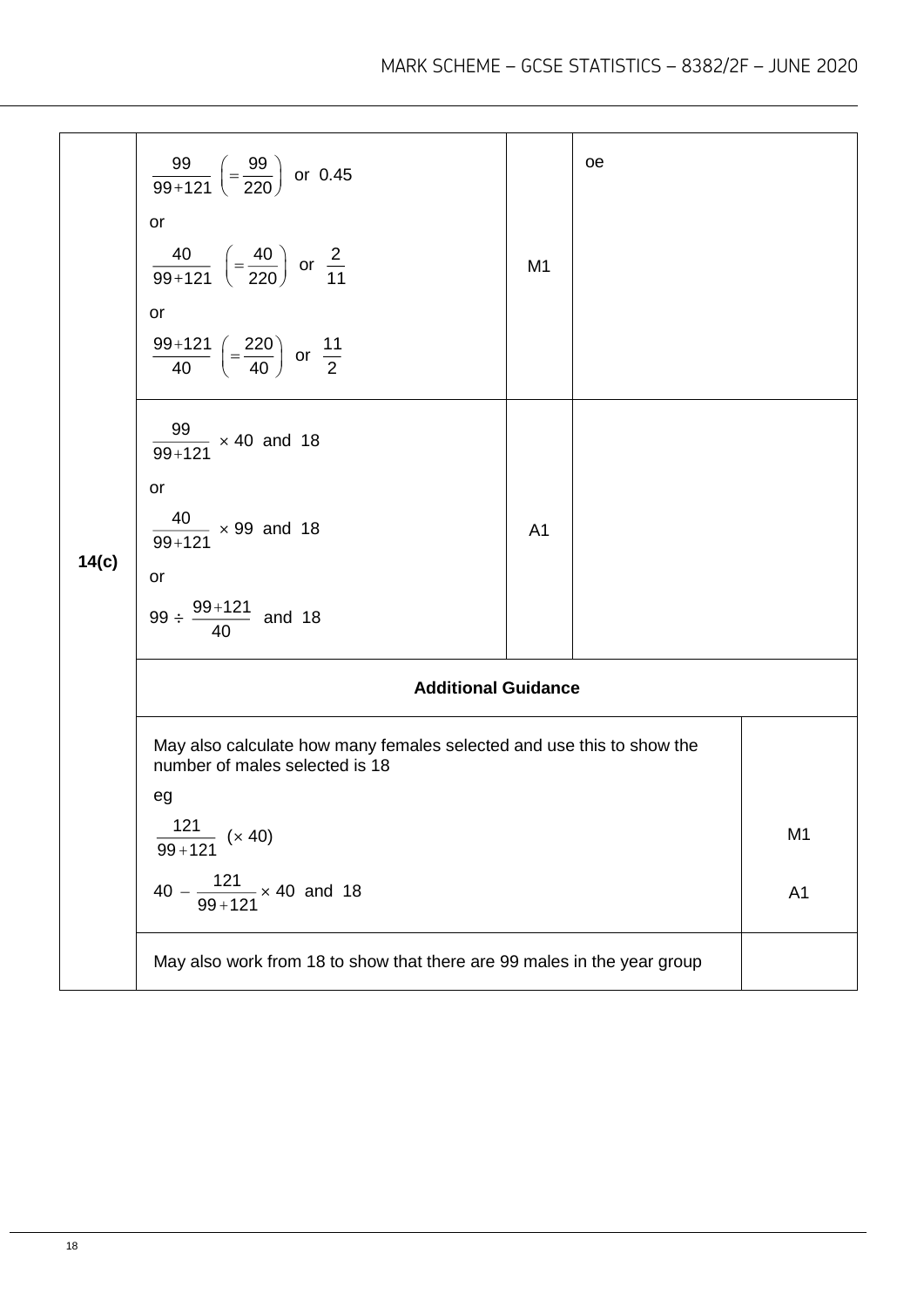|  |       | People who eat school dinners may eat more<br>vegetables/fruit/more healthily than people<br>who do not eat school dinners | B1             | oe |  |  |
|--|-------|----------------------------------------------------------------------------------------------------------------------------|----------------|----|--|--|
|  |       | <b>Additional Guidance</b>                                                                                                 |                |    |  |  |
|  |       | Reasons relating to fruit and vegetables being controlled rather than<br>chosen:                                           |                |    |  |  |
|  |       | You may be restricted as to how much fruit and vegetables you can have if<br>you eat school dinners                        | <b>B1</b>      |    |  |  |
|  | 14(d) | School dinners may contain more/less fruit and vegetables (than a packed<br>lunch)                                         | <b>B1</b>      |    |  |  |
|  |       | There will be different things on the menu                                                                                 | B <sub>0</sub> |    |  |  |
|  |       | Reasons relating to the sample not being representative:                                                                   |                |    |  |  |
|  |       | (She does not have a representative sample because) she does not ask<br>people who have packed lunch                       | <b>B1</b>      |    |  |  |
|  |       | They may not all eat (school) dinners                                                                                      | B1             |    |  |  |
|  |       | She is only asking people from her year group                                                                              | <b>B1</b>      |    |  |  |
|  |       | Her sample is not representative (reason required)                                                                         | B <sub>0</sub> |    |  |  |
|  |       |                                                                                                                            |                |    |  |  |

| 14(e) | $5 + 2$ or 7<br>or<br>$\frac{5}{40}$ × 100 or 12.5(%)<br>or<br>$\frac{2}{40}$ × 100 or 5 | M1             | implied by 0.175  |
|-------|------------------------------------------------------------------------------------------|----------------|-------------------|
|       | $17.5\%$                                                                                 | A <sub>1</sub> | oe<br>SC1 82.5(%) |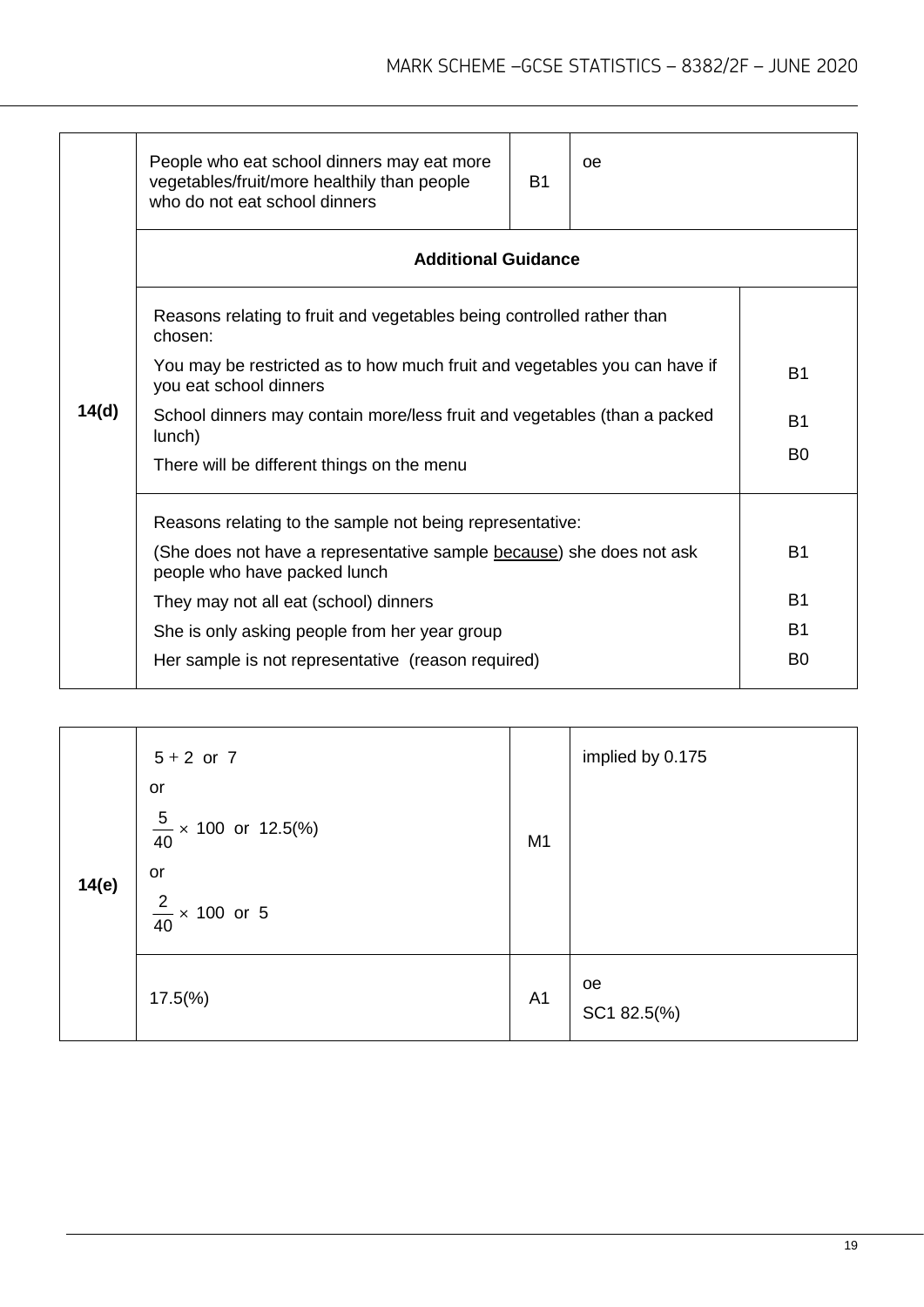|       | $(0 \times 6) + (1 \times 4) + (2 \times 10) + (3 \times 9) +$<br>$(4 \times 4) + (5 \times 5) + (6 \times 2)$<br>or<br>$0+4+20+27+16+25+12$<br>or<br>104 | M1                 | the first term in the sum may not be<br>seen.<br>Allow an error in one of the terms<br>or one omission.<br>if the frequencies are ignored and<br>the 40 values are added separately<br>then 104 should be seen |                        |  |
|-------|-----------------------------------------------------------------------------------------------------------------------------------------------------------|--------------------|----------------------------------------------------------------------------------------------------------------------------------------------------------------------------------------------------------------|------------------------|--|
|       | their 104<br>40                                                                                                                                           | M <sub>1</sub> dep |                                                                                                                                                                                                                |                        |  |
|       | 2.6                                                                                                                                                       | A1                 |                                                                                                                                                                                                                |                        |  |
|       | (the mean for England is) 3(.0)                                                                                                                           | <b>B1</b>          |                                                                                                                                                                                                                |                        |  |
|       | Students in Natalie's year group eat less fruit<br>and vegetables (on average) than students (of<br>the same age) in England                              | B <sub>1ft</sub>   | ft their average (which cannot be<br>40)                                                                                                                                                                       |                        |  |
| 14(f) | <b>Additional Guidance</b>                                                                                                                                |                    |                                                                                                                                                                                                                |                        |  |
|       | Condone use of UK to mean England                                                                                                                         |                    |                                                                                                                                                                                                                |                        |  |
|       | Special cases:<br>A correct comparison of the median (2.5) with 3(.0) with a suitable<br>conclusion can earn B3 as a special case                         |                    |                                                                                                                                                                                                                |                        |  |
|       | A comparison of the mode (2) with 3(.0) with a suitable conclusion can earn<br>the final two B marks.                                                     |                    |                                                                                                                                                                                                                |                        |  |
|       | If the mean is calculated, ignore any reference to the median and mode (and<br>range).                                                                    |                    |                                                                                                                                                                                                                |                        |  |
|       | Award B1 if they refer to amount eaten/number eaten/fruit and vegetables:                                                                                 |                    |                                                                                                                                                                                                                |                        |  |
|       | Students in England (of the same age) eat more fruit and vegetables than in<br>her year group                                                             |                    |                                                                                                                                                                                                                | <b>B1</b>              |  |
|       | The (average) amount eaten (by students of the same age) in England is<br>higher than in her year group                                                   |                    |                                                                                                                                                                                                                | <b>B1</b><br><b>B1</b> |  |
|       | The figures for England are higher than for her year group                                                                                                |                    |                                                                                                                                                                                                                |                        |  |